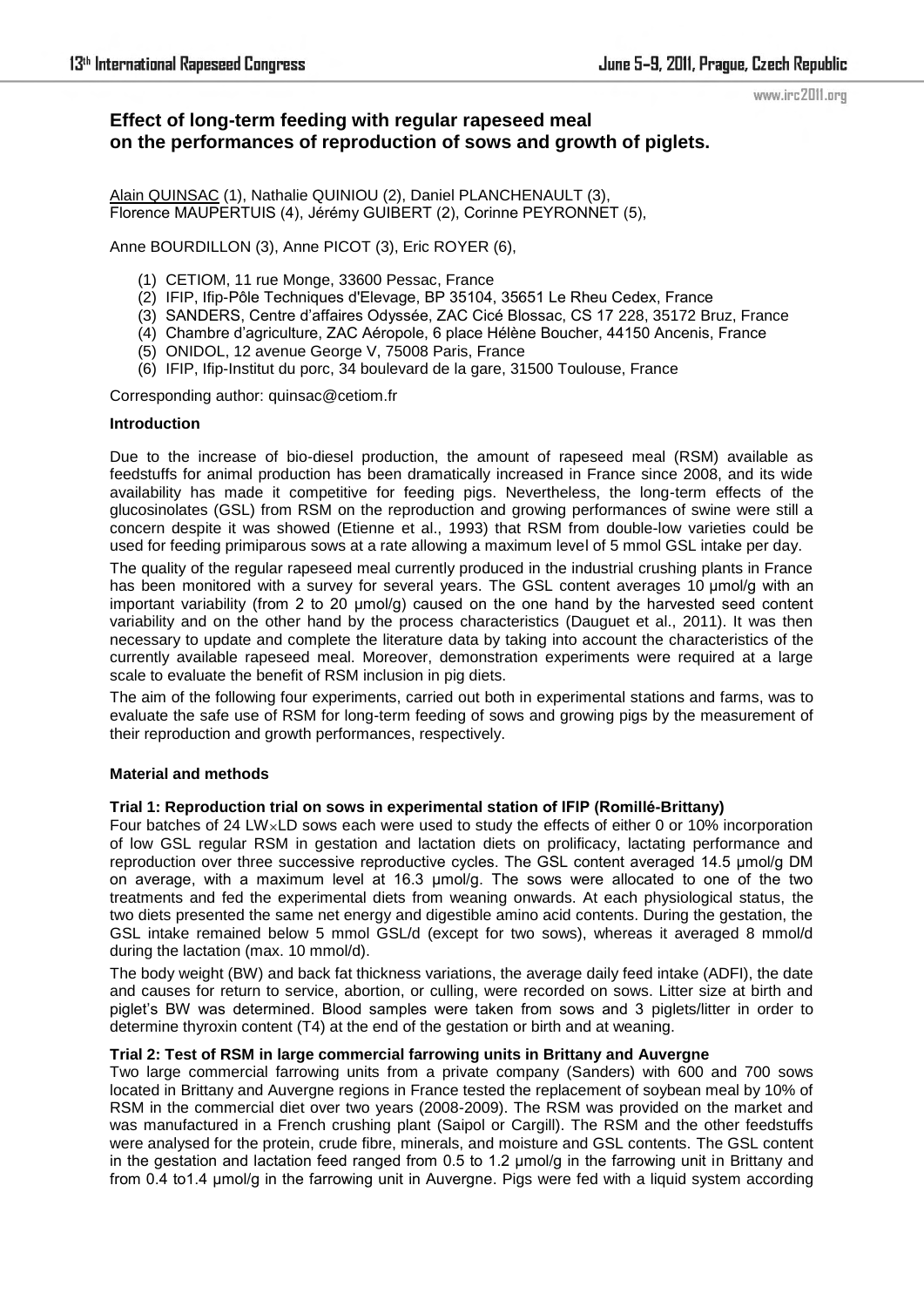www.irc2011.org

to a restricted feeding plan.

#### **Growth performances of growing pigs in experimental station**

**Trial 3:** This experiment was carried out in the experimental station of IFIP (Romillé) in Brittany, in order to study the consequence of the physiological stage at which rapeseed meal was incorporated in pigs' diets. Two batches of crossbred piglets issued from  $LW_{\chi}PP$  sires and  $LW_{\chi}LD$  sows fed with diets containing 0% (Control) or 10% rapeseed meal (R) were used. Within each batch, pigs were allocated to one of the four experimental treatments according to a factorial design  $2\times 2$  corresponding to incorporation rate of RSM (0%: C diets or 10%: R diets) in sows diets or in pig diets from 42 days of age until slaughter (the four groups of pigs were: CsCp, CsRp, RsCp, RsRp). The average content of GSL was 16.4 µmol/g RSM. Within each physiological stage, diets were formulated to be isoenergetic on a NE basis and presented the same digestible amino acid contents and pigs were fed ad libitum.

**Trial 4:** This trial was carried out in the experimental farm "Trinottières" of the "Chambre d'Agriculture des Pays de la Loire" (Maupertuis et al.2011). Three batches of 200 pigs from a similar crossbreeding, were obtained from sows fed with gestation and lactation diets containing 10% of RSM. Thereafter, they were all fed with  $2^{nd}$  age diets containing 12% of RSM and then fed with growing-finishing diets containing either 0% (treatment R-0) or 15% RSM (treatment R-15) . The RSM was incorporated in replacement of 10% soybean meal and 5%wheat. Subsequently, the total phosphorus (TP) was higher and the net energy (NE) lower in the diet at 15% RSM. The amino acid content of both diets was balanced using grade amino acids.. The average GLS content was 4.3  $\mu$ mol/g RSM.

#### **Results and discussion**

#### **Reproduction performances**

**In trial 1,** Compared to the previous study of Etienne et al. (1993), and beyond the development of varieties and the industrial crushing process since 1993, the specificity of this trial was based on the use of a regular industrial-type meal containing a relatively high level of GSL (about 15 µmol/g) compared to the average value currently observed in France. Moreover, the study was performed on the long-term (three cycles of reproduction) with an important initial group of mixed-parities sows, the most sensitive stage in pigs.

Results (previously reported by Quiniou et al. 2008) showed that feed intake and prolificacy at farrowing and performance of sows after weaning, were similar among treatments: sows from the rapeseed treatment farrowed 43.6 piglets over the three reproductive cycles on average, vs. 44.8 in the control treatment (P>0.10). Similarly, survival and growth rate of piglets until weaning were not were affected. These results were supported by the similar thyroxin plasma levels in sows or piglets among treatments which suggested that GSL intake did not alter thyroid function.

**In trial 2**, the comparison of the 18 months periods before and after the beginning of the trial in the two farrowing units showed an improvement of the reproduction performances (more born alive and weaned piglets). However, this improvement results probably most from the continuous genetic selection of sows on the prolificacy over time than from the RSM incorporation.

#### **Growth performances**

**In trial 3,** whatever the physiological status considered, no difference in spontaneous ADFI was observed between treatments. Yet, over the post-weaning period, a lower ADFI was observed in pigs farrowed by sows fed with RSM that received also RSM from the second half of the post-weaning period (RsRp group) (table 1).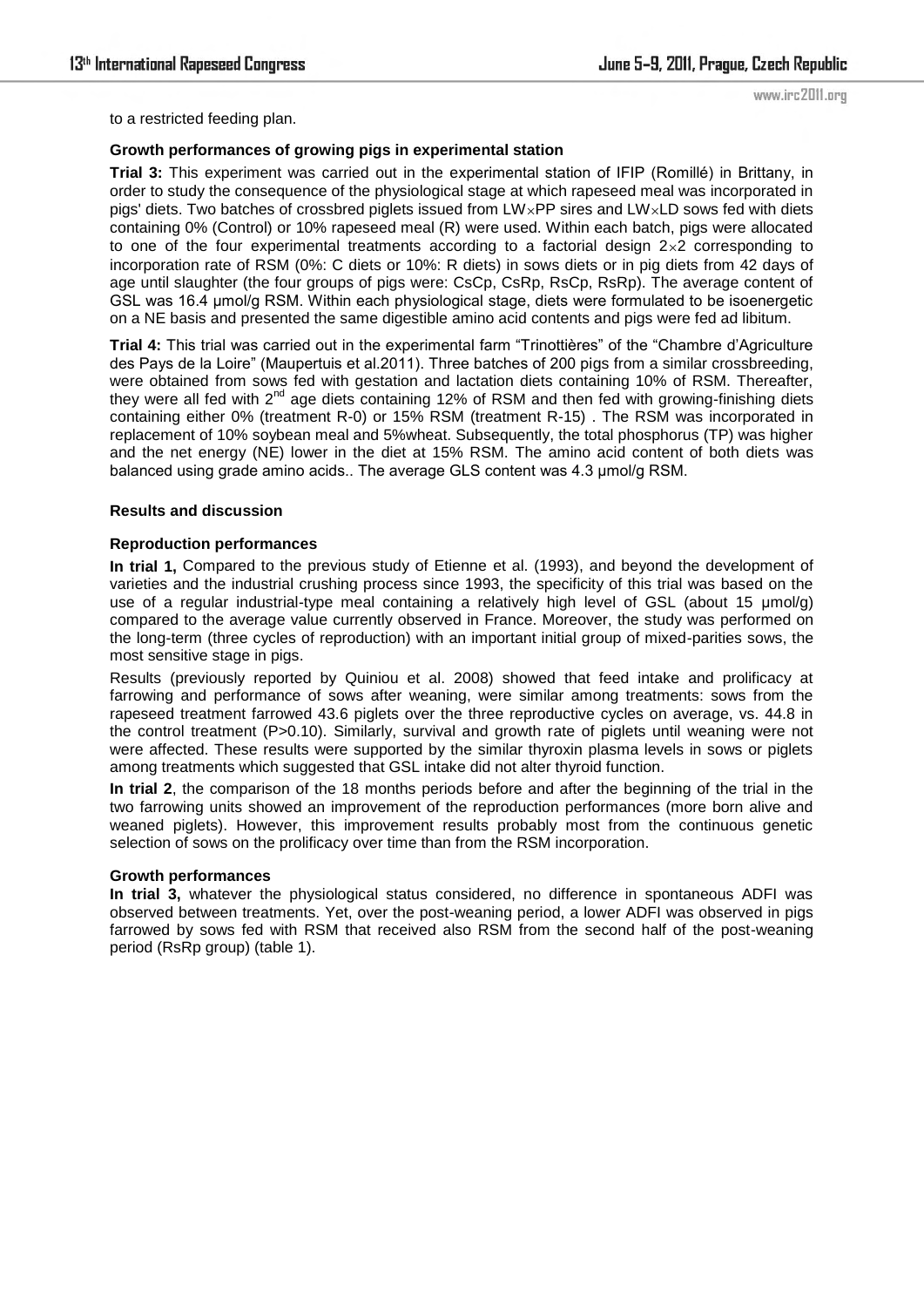www.irc2011.org

| Treatment <sup>1</sup>                              | <b>CsCp</b>       | <b>CsRp</b> | <b>RsCp</b>        | <b>RsRp</b>       | <b>RSD</b> | Stat. effect <sup>2</sup> |  |  |
|-----------------------------------------------------|-------------------|-------------|--------------------|-------------------|------------|---------------------------|--|--|
| Growing performances from 25 to 100 kg <sup>2</sup> |                   |             |                    |                   |            |                           |  |  |
| Number of pigs <sup>3</sup>                         | 105               | 106         | 106                | 106               |            |                           |  |  |
| Number of pens                                      | 13                | 13          | 13                 | 13                |            |                           |  |  |
| Average daily feed intake <sup>4</sup> (kg/d)       | 2.45              | 2.38        | 2.4                | 2.36              | 0.1        | ns                        |  |  |
| Average daily gain (g/d)                            | 955               | 939         | 959                | 963               | 90         | ns                        |  |  |
| From weaning until slaughter                        | 811               | 800         | 811                | 812               | 66         | ns                        |  |  |
| Feed conversion <sup>4</sup> (kg/kg)                | 2.58 <sup>a</sup> | $2.55^a$    | $2.52^{ab}$        | $2.46^{b}$        | 0.11       | $\star$                   |  |  |
| Carcass characteristics <sup>5</sup>                |                   |             |                    |                   |            |                           |  |  |
| Number of observations                              | 67                | 72          | 71                 | 71                |            |                           |  |  |
| Hot carcass weight (kg)                             | 88                | 87          | 88                 | 87a               | 4          | ns                        |  |  |
| Dressing $^{6}$ (%)                                 | 79.7 <sup>a</sup> | $79.4^{ab}$ | 79.3 <sup>ab</sup> | 78.9 <sup>b</sup> | 1.4        | $\star$                   |  |  |
| Back fat thickness <sup>6</sup> (mm)                | 16.3              | 15.1        | 15.9               | 16                | 2.9        | ns                        |  |  |
| Muscle thickness <sup>6</sup> (mm)                  | 58.2              | 57          | 56.8               | 57.4              | 5.3        | ns                        |  |  |
| Lean meat content <sup>6</sup> $(\%)$               | 58.6              | 59.4        | 58.8               | 58.8              | 2.1        | ns                        |  |  |

*Table 1: Effect of the inclusion of rapeseed meal at 10% in the diet of sows or/and pigs* 

*1. CsCp: control diet (soybean meal) for sows and pigs; CsRp: control diet for sows and RSM diet for pigs; RsCp: RSM diet for sows and control diet for pigs; RsRp: RSM diet both for sows and pigs; 2. Multifactor analysis of variance. Only the effect of the treatment is reported. \*\*\*: P<0.001, \*\*: P<0.01, \*: P<0.05, ns: P>0.05; 3. Performances of alive pigs at the end of the finishing period; 4. Analysis of variance including the treatment and the replicate within batch as main effects; 5. Some data were missing (pigs dead during transportation to the slaughtering unit); 6. The hot carcass weight was introduced in the statistical model as a covariate.*

| <b>Treatment</b>                         | $R - 0$ | $R-15$ | <b>RSD</b> | Stat. effect |  |  |  |  |  |
|------------------------------------------|---------|--------|------------|--------------|--|--|--|--|--|
| Growth performance from 37 to 119 kg     |         |        |            |              |  |  |  |  |  |
| No. pigs $3$                             | 290     | 297    |            |              |  |  |  |  |  |
| No. pens                                 | 17      | 17     |            |              |  |  |  |  |  |
| Average daily intake <sup>1</sup> (kg/d) | 2.22    | 2.20   | 0.10       | ns           |  |  |  |  |  |
| Average daily gain <sup>2</sup> (g /d)   | 876     | 857    | 40         | $***$        |  |  |  |  |  |
| Growing period                           | 869     | 835    | 38         | $***$        |  |  |  |  |  |
| Finishing period                         | 876     | 866    | 42         | ns           |  |  |  |  |  |
| Feed conversion ratio, $kg/kg1$          | 2.68    | 2.70   | 0.12       | ns           |  |  |  |  |  |
| <b>Carcass characteristics</b>           |         |        |            |              |  |  |  |  |  |
| Hot carcass weight <sup>2</sup> (kg)     | 94.1    | 93.6   | 2.2        | ns           |  |  |  |  |  |
| Back fat thickness <sup>3</sup> (G2, mm) | 14.4    | 14.5   | 1.3        | ns           |  |  |  |  |  |
| Muscle thickness <sup>3</sup> (M2, mm)   | 59.9    | 59.2   | 1.9        | ns           |  |  |  |  |  |
| Lean meat content <sup>3</sup> $(\%)$    | 60.4    | 60.2   | 1.5        | ns           |  |  |  |  |  |

*Table 2: Growth performance with 0% or 15% RSM in pig diets and 10% in sows diets.* 

*1 Model 1: Analysis of variance including the treatment and batch effects; 2. Model 2: Multifactorial analysis of variance including the effects of treatment (presented in the table), batch, sex as main effects and BW at the beginning of the fattening period as a covariate; 3. The hot carcass weight was introduced as a covariate in the model 2, instead of the initial BW.*

As all the pigs were fed with the same creep feed at this time, an experimental artifact was suspected. Over the fattening period, no significant dietary effect was observed on ADG or on feed conversion ratio. Carcass leanness was not significantly influenced by the treatment. No significant interaction was observed between the diet allocated to the sows or to the pigs, which indicated no cumulated effect of RSM when it is incorporated both in sows and pigs diets up to 10%. Such a conclusion is in